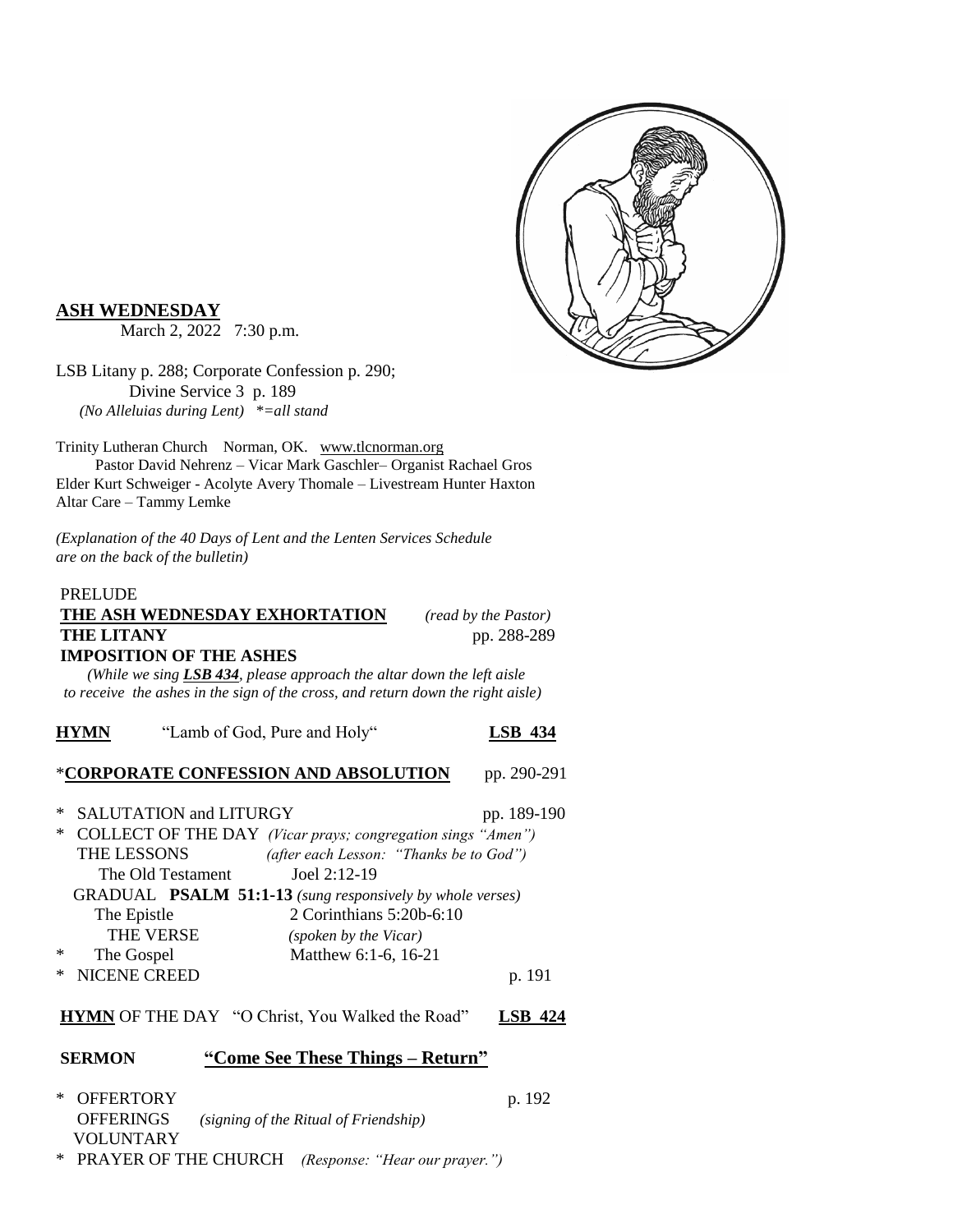| $\ast$ | <b>SERVICE OF THE SACRAMENT</b>                                                                                                                           | p. 194                                                               |  |
|--------|-----------------------------------------------------------------------------------------------------------------------------------------------------------|----------------------------------------------------------------------|--|
| $\ast$ | PREFACE AND PROPER PREFACE                                                                                                                                |                                                                      |  |
| $\ast$ | <b>SANCTUS</b>                                                                                                                                            | p. 195                                                               |  |
| ∗      | THE LORD'S PRAYER                                                                                                                                         | p. 196                                                               |  |
| $\ast$ | THE WORDS OF OUR LORD                                                                                                                                     | p. 197                                                               |  |
| $\ast$ | PAX DOMINI AND AGNUS DEI                                                                                                                                  | p. 198                                                               |  |
|        | <b>DISTRIBUTION</b>                                                                                                                                       |                                                                      |  |
|        | COMMUNION HYMNS:<br>"Jesus I Will Ponder Now"<br>"When I Survey the Wondrous Cross"<br>"Not All the Blood of Beasts"<br>"Come to Calvary's Holy Mountain" | <b>LSB 440</b><br><b>LSB 425</b><br><b>LSB 431</b><br><b>LSB 435</b> |  |
|        | * NUNC DIMITTIS                                                                                                                                           | p. 199                                                               |  |
|        | * THANKSGIVING, SALUTATION, BENEDICAMUS                                                                                                                   | pp.200-201                                                           |  |
| $\ast$ | THE BENEDICTION                                                                                                                                           | p. 202                                                               |  |
| ∗      | "Lamb of God"<br>CLOSING HYMN<br><b>POSTLUDE</b>                                                                                                          | <b>LSB</b> 550                                                       |  |

#### **HOLY COMMUNION POLICY:**

Holy Communion is administered to Lutheran Church Missouri Synod members and LCMS guests who have been instructed, catechized and confirmed in the Lutheran faith. If you are visiting, please speak to the Elder of the day, or to the Pastor about receiving the Sacrament of the Lord's Supper.

#### **ATTENDANCE AND COMMUNION REGISTRATION:**

During the gathering of the Offerings, members and visitors please pick up the Ritual of Friendship pad at the end of the pew, take out a white (member) or tan (visitor) sheet and pass the pad down the pew to the people sitting next to you. Please fill out the date, address and phone number information as well as e-mail addresses. The sheets will be collected in the baskets in the narthex as you leave.